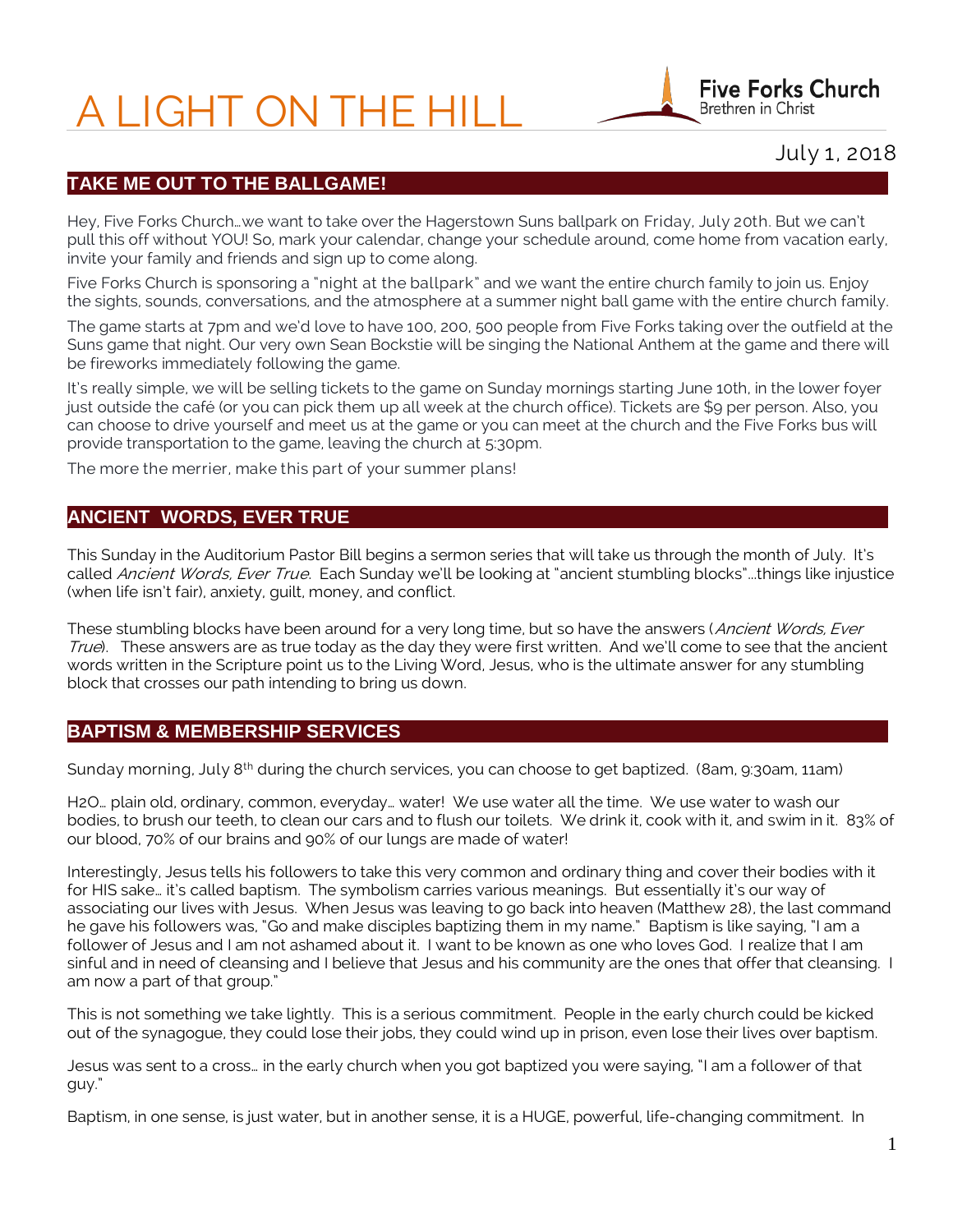your journey of faith, it is something you will look back on and say, "That's the day I put a stake in the ground for Jesus"…it's when you stand up and tell the entire world, "I am not ashamed of Jesus, I am his follower."

So on Sunday, July 8th we want to invite you to take that incredible step and we'll celebrate with you as a church! Anybody interested in getting baptized needs to contact Pastor Ray as soon as possible at ray affbic.org or 717-762-2991. We have an interview sheet for you to fill out and we'd also like to sit and talk with you about your decision to get baptized and set up a time to video record your testimony.

#### Five Forks Membership Service

If you have made the decision to follow Jesus and you have been baptized and you see yourself as a committed part of the Five Forks Church, we would like you to consider becoming a member at Five Forks. The membership service will be held on Sunday, October 22<sup>nd</sup> during the church services. If you are interested in hearing more about membership at Five Forks, please contact Pastor Ray at ray affbic.org or 717-762-2991.

#### **THIS WEEK AT FIVE FORKS**

| Sunday, July 1    | Prayer Hour6:45am (C2)<br>Café…7:00am – 11:00am                                                                                                                                                                                                      |
|-------------------|------------------------------------------------------------------------------------------------------------------------------------------------------------------------------------------------------------------------------------------------------|
|                   | <u> Morning Messages:</u><br>Aud. (8:00, 9:30 & 11:00m) – Pastor Bill – <i>Scripture: Psalm 73</i><br>Chapel (11:00am) – Pastor Ray – <i>Scripture: II Corinthians 12:9-10</i>                                                                       |
|                   | Connect Lunch12:15pm (MP Room)                                                                                                                                                                                                                       |
| Monday, July 2    | Men's Prayer Group5:45am (Chapel)                                                                                                                                                                                                                    |
| Tuesday, July 3   | Men's Prayer Group6:30am (Chapel)<br>Celebrate Recovery6pm (café); 7pm (large group meeting); 8pm (open share)                                                                                                                                       |
| Wednesday, July 4 | No Services - Summer Break - Happy 4 <sup>th</sup> of July!!                                                                                                                                                                                         |
| Thursday, July 5  | _adies Prayer Hour…6:30-7:30am (Chapel)                                                                                                                                                                                                              |
| Sunday, July 8    | Prayer Hour6:45am (C2)<br>Café…7:00am – 11:00am<br>Morning Messages:<br>Baptism<br>Aud. (8:00, 9:30 & 11:00m) – Pastor Bill – <i>Scripture:  Psalm 27</i><br>Chapel (11:00am) - Pastor Ray - <i>Continuing series, Our Weakness - God's Strength</i> |
|                   |                                                                                                                                                                                                                                                      |

# **JASON CRABB CONCERT**

Friday, July  $27^{th}$ ... 7:00pm in the Aud.

Cost: \$19 (General Admission); \$25 (Gold Circle); \$35 (VIP: front row plus meet and greet at 5:45pm)

Tickets available now at the church office or online at [www.itickets.com](http://www.itickets.com/) or call 800-965-9324.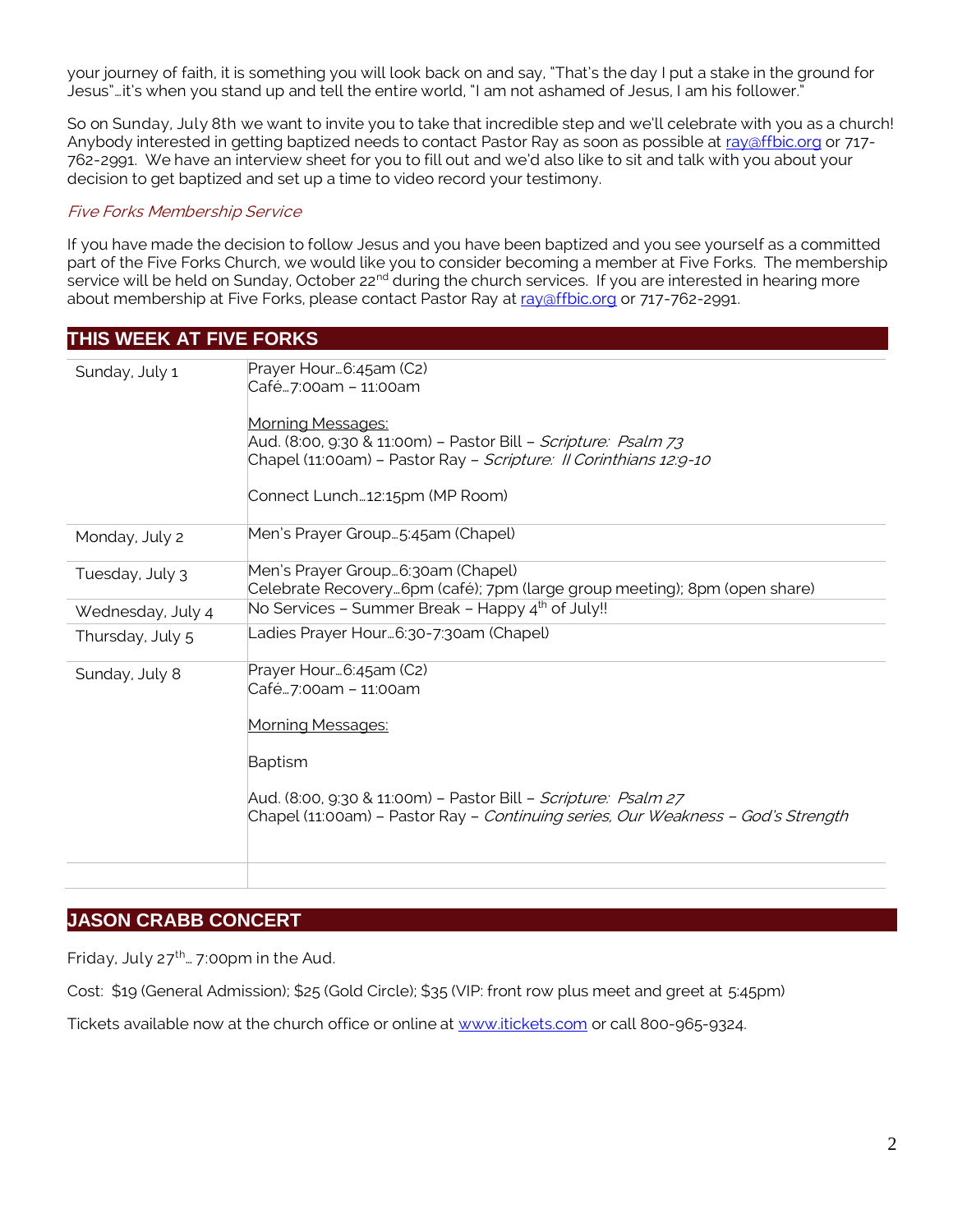## **LEGO CAMP**

July  $9^{th}$  – 13<sup>th</sup>

Registration now open. Registration forms are available at the Children's Information Desk in the Children's wing or you may call the church office at 717-762-2991.

We will be opening the camp to 48 students who have completed grades 1-5. There will be 24 students selected for the AM class (9:00am – 12:00pm) and 24 students for the PM class (1:00 – 4:00pm). If a student attended last year's camp, they would not be eligible for this year's camp.

Our daily objective for each small group of students is that they will build and program a moving WeDo Lego Model. In order to do these objectives, students will be required to use reading, math, computer, and engineer/design skills. Students will work with a partner and learn basic skills about technology and engineering that will prepare them for a future transition into other STEM activities. Lego Camp is being offered to students who will commit to attending the program every day from July 9-13. Parents or guardians are responsible for providing transportation to and from Five Forks Church.

#### **CRAFT CAMP**

July 30 – Aug. 3… 9:15am – 12:30pm

Open to children who have completed grades 1-5

Registration now open. Registration forms are available at the Children's Information Desk in the Children's wing or you may call the church office at 717-762-2991.

We are in need of youth and adult volunteers. If you would like to help or have questions, please contact Jacki Hord at kimhord@gmail.com or stop by the Children's Information Desk on Sunday, June 3<sup>rd</sup> and 10<sup>th</sup>. .

# **FAMILY FUN NIGHT!!**

For the past few years, one of the highlights of our summer has been Family Fun Night. They are always well attended, so we are doing it again!

Join us on Wednesday, July 18<sup>th</sup> from 6-8pm here on the church campus. Our intention is to simply provide a way for us to get together as a congregation over the summer.

We Supply:

- Hot Dogs, Drink and Paper Products
- Ice Cream
- Moon-Bounce
- Hayride for all ages

You Supply:

• One Hot or Cold Dish to share

# **NEW TO THE CHURCH LIBRARY**

In the Land of the Blue Burgas -by Kate McCord, fictitious name (M-MCC) Journey into Afghanistan… described as the most difficult place for a woman to be born in the world, with an American woman who flees the country after working there for five years.

Grace; More than We Desire, Greater than We Imagine -by Max Lucado (E-LUC)

The End of Me: Where Real Life in the Upside-Down Ways of Jesus Begins -by Kyle Idleman (E-IDL)

7 Men and the Secret of Their Greatness -by Eric Metaxas (E-MET) The common quality: men who surrendered themselves to a higher purpose.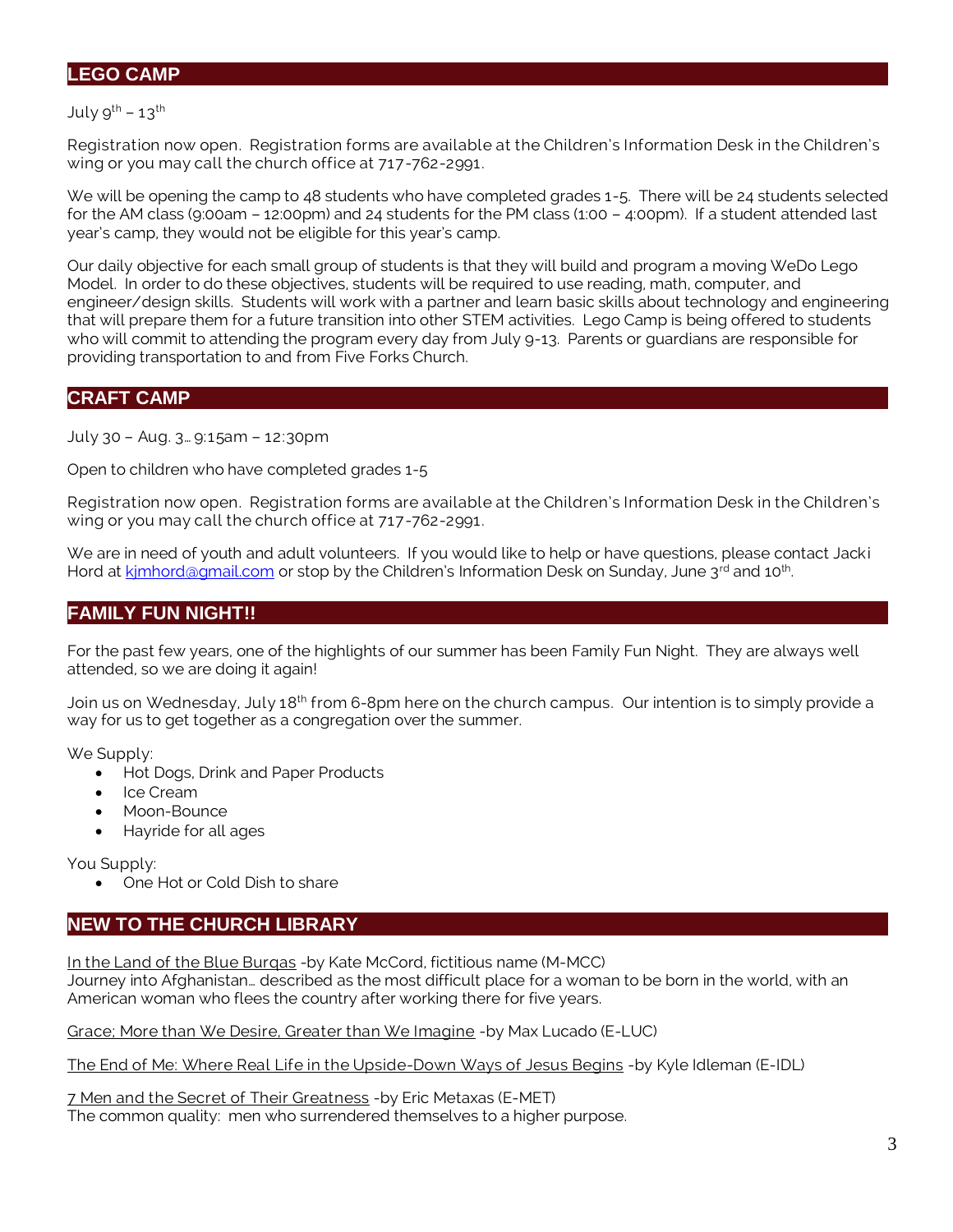# **RINGGOLD HERITAGE SERVICE & HYMN SING**

We are excited to gather for the Ringgold Heritage Service & Hymn Sing, "This is My Story, This is My Song" on Sunday, July 15<sup>th</sup>… 2-3pm at Ringgold Meetinghouse, 14426 Misty Meadow Rd, Smithsburg, MD

Join us for the combined Brethren in Christ Historical Society Heritage Service and the Ringgold Meetinghouse Hymn Sing. Experience the historic 19<sup>th</sup>-century meetinghouse and its beautiful acoustics, filled with harmonies of time-honored hymns led by Dave Perry, worship arts pastor at Grantham BIC Church. Interspersed will be reflections on the question, "What does it mean for you to be Brethren in Christ?" These speakers include Daleen Charles, associate pastor at Elizabethtown BIC Church; Jay Johnson, pastor of Zion BIC Church; and Ray Kipe, a pastor at Five Forks BIC Church. There is no cost to attend, but a special offering will be collected.

Get more information and let us know you're attending at [www.bic-history.org/ringgold.](http://www.bic-history.org/ringgold)

# **WAYNESBORO SUMMER JUBILEE VOLUNTEERS NEED**

The Waynesboro Summer Jubilee Committee is in need of volunteers to help with setup on Tuesday, July 3rd between 4:00 and 5:00pm, and for tear-down on Thursday, July 5th at 6:00am. This involves setting up tables, chairs, signs, and banners. If you can help or need additional information, please contact Natasha Koons at 717- 404-4246. Or you can meet at the Jubilee Trailer along Main St. in Waynesboro between 4:00 and 5:00pm on Tuesday, July 3rd.

# **"I AM THEY" CONCERT**

Antrim BIC is hosting a concert by *I Am They,* a pop-acoustic worship group on Thursday, August 23<sup>rd</sup>… 7:00pm. (24 Kauffman Rd. W. Chambersburg, PA)

The members themselves are the testimonial stones – each with their own stories of trial and triumph. Join us for this special concert. Check out their website: <https://www.iamtheyband.com/> and YouTube: <https://www.youtube.com/user/iamtheyband>

Ticket prices range from \$10-\$30 (GA, VIP, Early Entry & Group tickets available) when purchased online prior to the concert or for \$5 more (per ticket) at the door. Tickets can be purchased at [https://www.eventbrite.com/e/i](https://www.eventbrite.com/e/i-am-they-tickets-46733200260)[am-they-tickets-46733200260.](https://www.eventbrite.com/e/i-am-they-tickets-46733200260)

Questions, contact 717-375-4658.

#### **FRANKLIN COUNTY FAIR VESPER SERVICE**

The Franklin County Fair Vesper Service will be held this Sunday, July 8<sup>th</sup> at 6:00pm at the Fairgrounds on Warm Spring Road, Chambersburg. DayStar will provide music and Pastor Adam Meredith will be the speaker. Rain or Shine. Bring your lawn chairs.

#### **HEALING PRAYERS FOR YOU**

(Those who have been hospitalized or underwent surgery/procedures this week)

Jim Dawson Stephanie Rinehart

#### **NOTE OF THANKS**

Dear Five Forks Church,

Thank you so much for your generous support of my missionary position with the Bible Adventure (formerly Released Time Bible Program) program. We are looking forward to God's leading in the coming school year's adventures! Warmly, Laurie Thomas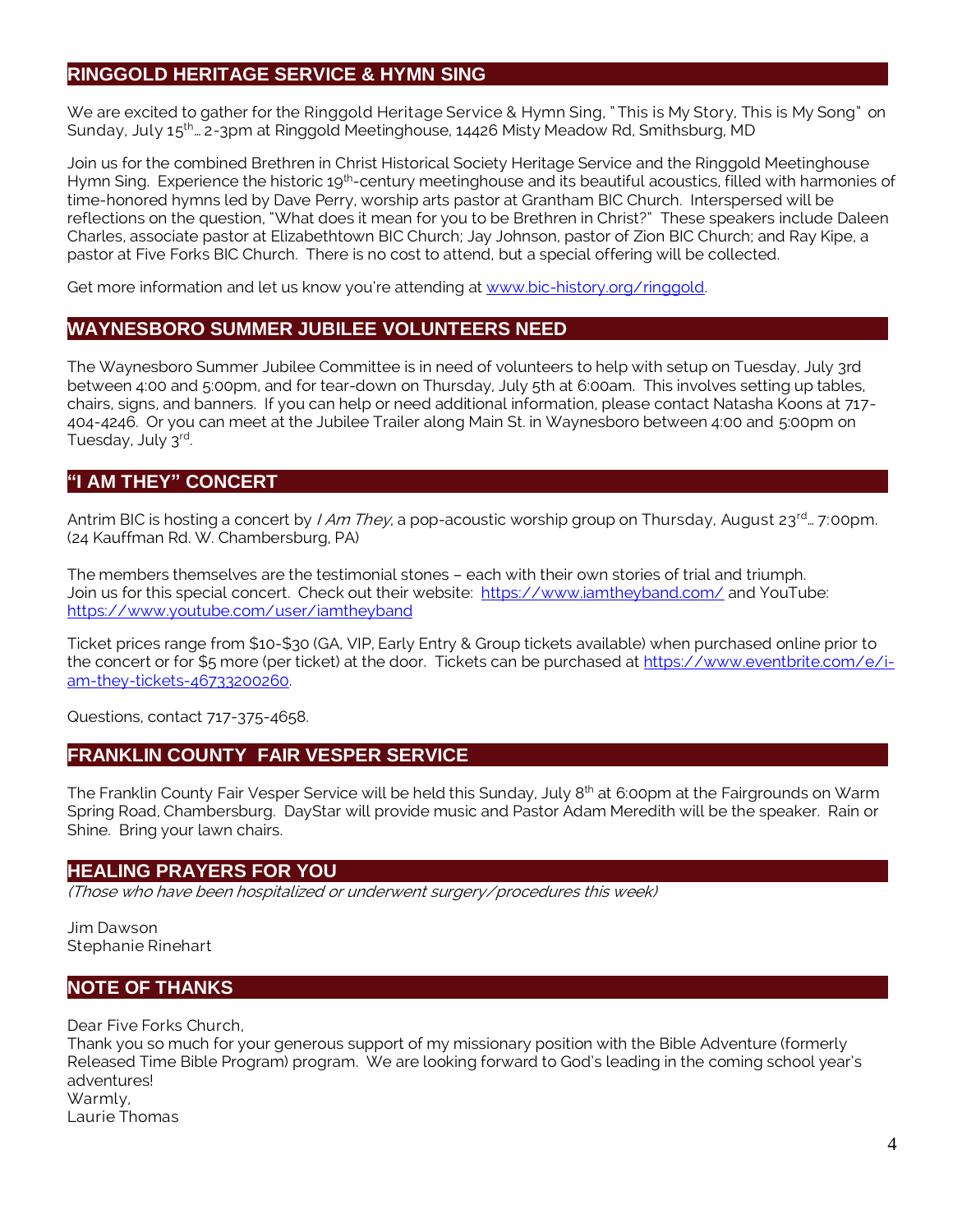# **FOOD PANTRY JULY "ITEM OF THE MONTH"**

Skillet Meals (ex. Hamburger/Tuna/ Chicken Helper) (Place donations in the orange container in the lower lobby.)

## **OPERATION CHRISTMAS CHILD JULY "ITEM OF THE MONTH"**

Dolls, small pillow, small stuffed toy (no animals) (Place donations in the designated boxes in the lower and upper lobbies.)

| <b>ATTENDANCE</b> |                                                                                                                                                                                                 |
|-------------------|-------------------------------------------------------------------------------------------------------------------------------------------------------------------------------------------------|
| Sunday, June 24   | Sunday's Worship Total = 636<br>$8.00$ Auditorium = $152$<br>$9:30$ Auditorium = 242<br>$11:00$ Auditorium = $170$<br>11:00 Chapel = 47<br>Bible Connection = 14<br>Nursery (9:30 & 11:00) = 11 |
|                   | Total Sunday School = 240                                                                                                                                                                       |

# **SCHOOL SUPPLIES FOR COMMUNITY CHILDREN**

In just two months, families will be getting their children ready to go back to school. Some families in our community will be looking at their children's class supply lists wondering how they will be able to afford everything on the list as well as get school clothes for their ever-growing children and pay their rent and other household bills

August 13 – 17, Waynesboro Community and Human Services will be distributing back-to-school supplies to income eligible families in the Waynesboro Area School District and Greencastle Antrim School District. Last year, supplies were distributed to 281 children in 118 families. This would not have been possible without your help. Your contributions of school supplies will help families in our communities who are struggling. Below is a list of school supplies needed:

| Pencil Boxes                                                           | 3 X 5 Index Cards                             |  |  |
|------------------------------------------------------------------------|-----------------------------------------------|--|--|
| <b>Zippered Pencil Boxes</b>                                           | Wide-ruled Notebook Paper                     |  |  |
| 25-count #2 Pencils                                                    | 1-inch, 3-Ring Binders                        |  |  |
| 36-count #2 Pencils                                                    | 2-inch, 3-Ring Binders                        |  |  |
| 48-count #2 Pencils                                                    | Trapper Keepers                               |  |  |
| 24-count Crayons                                                       | <b>Colored Pencils</b>                        |  |  |
| Highlighters - singles & 4-count                                       | <b>Red Pens</b>                               |  |  |
| Large Pink Erasers                                                     | Earbuds                                       |  |  |
| Pencil-top Erasers                                                     | Lanyards                                      |  |  |
| Large Glue Sticks                                                      | <b>Backpacks</b>                              |  |  |
| Pocket Folders (with and without Clasps)                               | Toiletries: Bars of Soap, Shampoo, Deodorant, |  |  |
|                                                                        | Toothpaste                                    |  |  |
| $C1$ $\uparrow$ $\uparrow$ $\uparrow$ $\uparrow$ $\uparrow$ $\uparrow$ |                                               |  |  |

#### Sticky Notes

Donations may be dropped off at Waynesboro Community and Human Services during their business hours: Monday, Tuesday, Friday…9am – 12noon, 1-3pm; Wednesdays 9am – 12noon and Thursdays 1-6pm or you may place them in the designated box in the church mailroom by Sunday, August  $5<sup>th</sup>$ . .